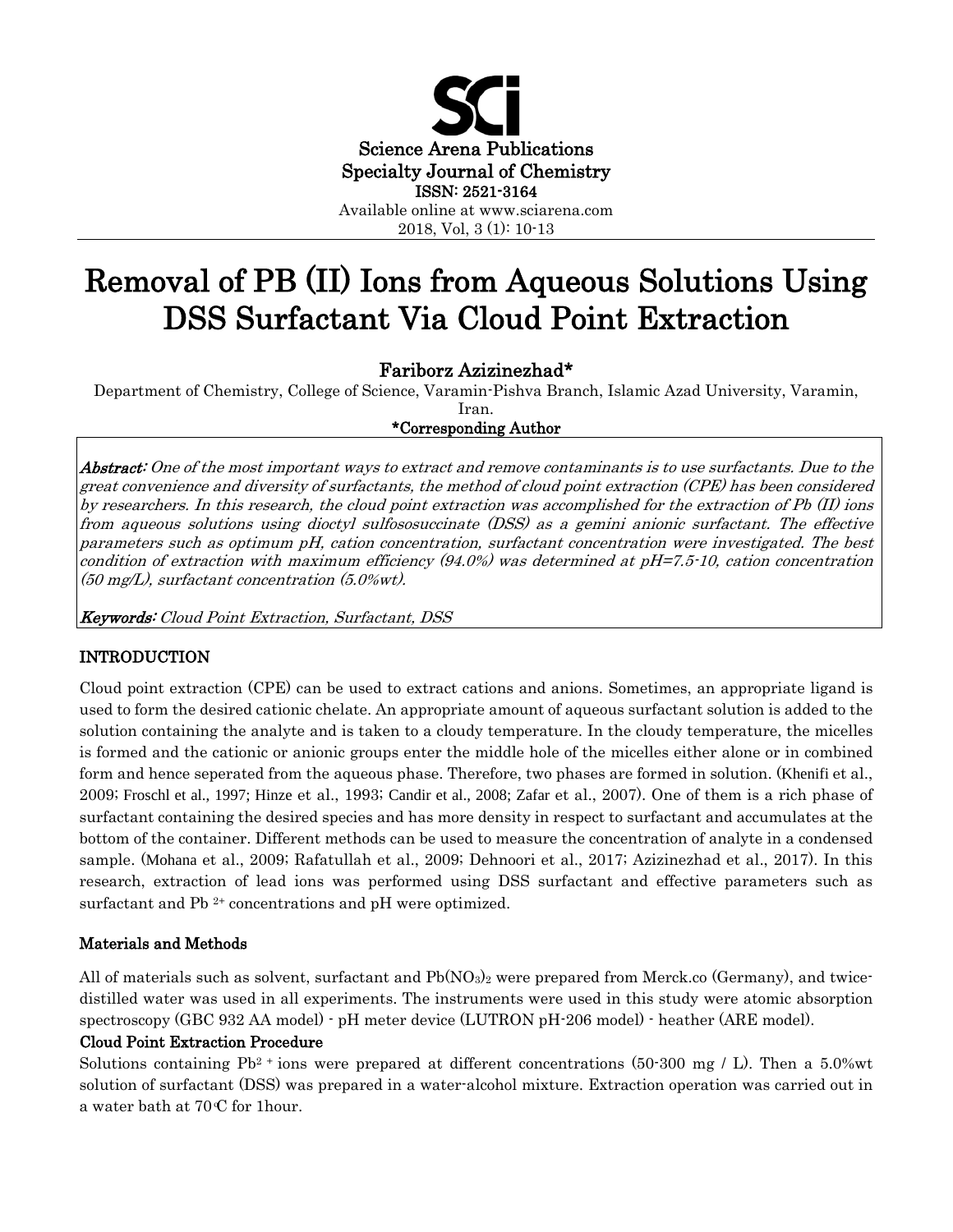Then, the solution was allowed to rest for a period of 24 hours so as to separate the phases. The diluted phase was sampled by the use of a microsyringe and the absorption was measured in  $\lambda$  max of Pb<sup>2+</sup>. The  $\lambda$  max value of  $Pb^{2+}$  was obtained 217 nm. The following equation was helped to determine the extraction amount.

$$
R\% = (C_0 - C_e)/C_0 \times 100
$$
 (1)

In this equation,  $C_0$  and  $C_e$  are the primary and final concentrations, respectively. R% is the percentage of removal or extraction of ion.

#### Effect of pH in extraction

Firstly, the following buffers were prepared and then, the extraction process was accomplished in the presence of Pb<sup>2+</sup>(50 mg/L), surfactant(5.0%wt) in water bath at the fixed temperature (70 °C).

> HCl  $(1M)$  + Sodium acetate  $(1M) \rightarrow (0.5-3.5)$ Sodium acetate  $(1M)$  + acetic acid  $(0.2M) \rightarrow (4.0-7.0)$ Ammonium chloride  $(2M)$  + NH<sub>4</sub>OH  $(1M)$   $\rightarrow$   $(7.5 \cdot 10.0)$

The effect of DSS concentration in the extraction

For this aim,  $Pb^2+(50 \text{ mg/L})$  was conducted at the different concentrations of surfactant  $(2.0\text{-}10.0\% \text{wt})$  in the optimum pH.

## Pb2 + concentration effect

The experiments were accomplished at the various concentrations of  $Pb^{2+}$  (50-300mg/ L) at the best condition of surfactant concentration and pH.

#### Results and Discussion

The effect of pH were investigated in the constant cndition of other variables  $(Pb^{2+}=50mg/L, V=20mL)$ DSS=5%wt). The optimum pH was observed in the alkaline range. This is related to the best interaction of the gemini anionic surfactant and  $Pb^{2+}$  ions. Fig3. The appropriate amount of surfactant for extraction was recorded in 5.0%wt DSS.Fig4. In excess of the surfactant, extraction was reduced. This is due to the possibility of micelles accumulation which prevents the proper effect of surfactant. As the concentration of ions and their aggregation increased, extraction operations were reduced. Fig5.



Figure 1: DSS structure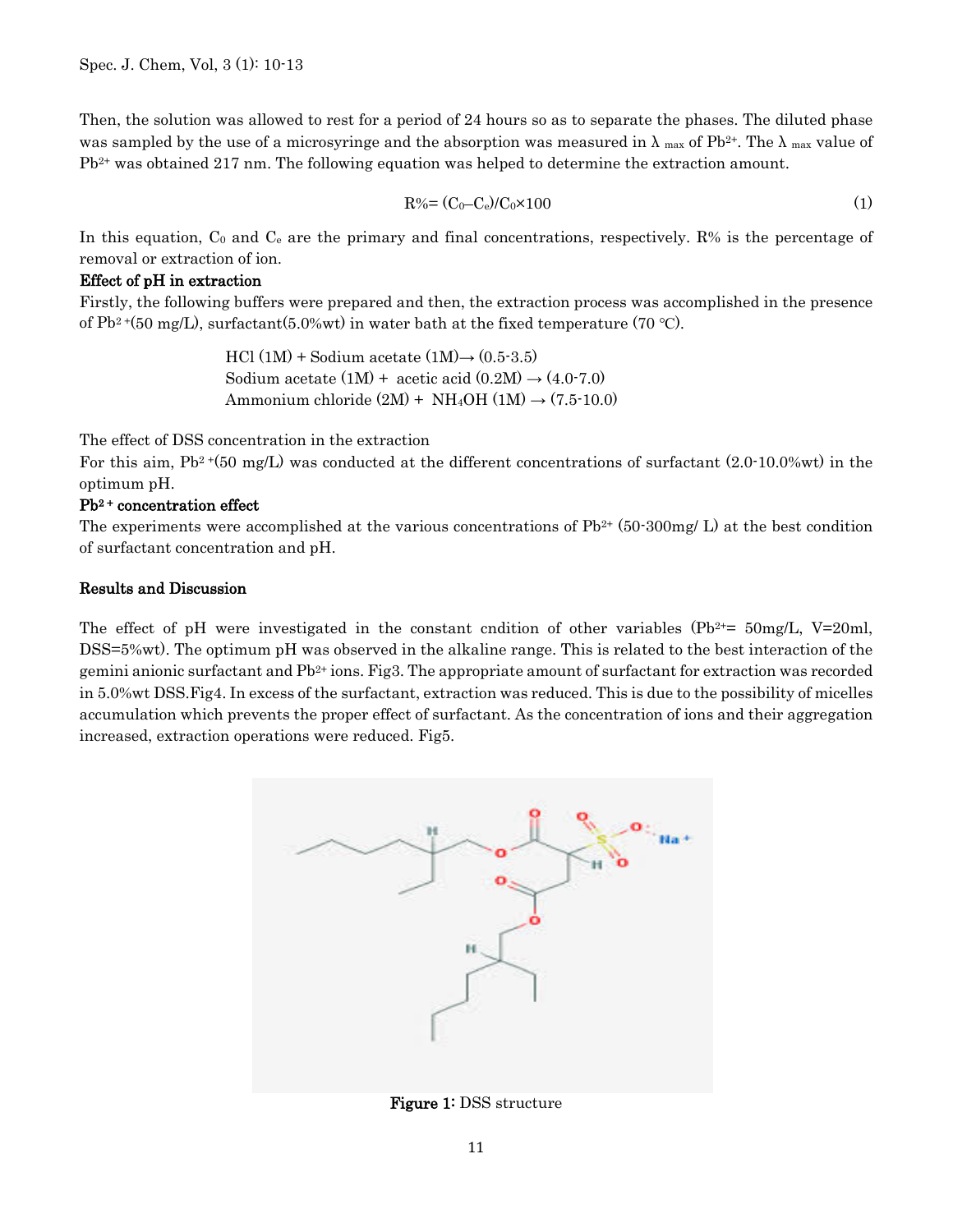

**Figure 2:** The calibration curve of  $Pb^{2+}$ 



Figure 3: Effect of pH in Pb (II) extraction (C= 50mg/L, V= 20ml, DSS= 5.0%wt)



Figure 4: Effect of DSS in extraction (C= 50mg/L, V= 20ml, pH= 10.0)